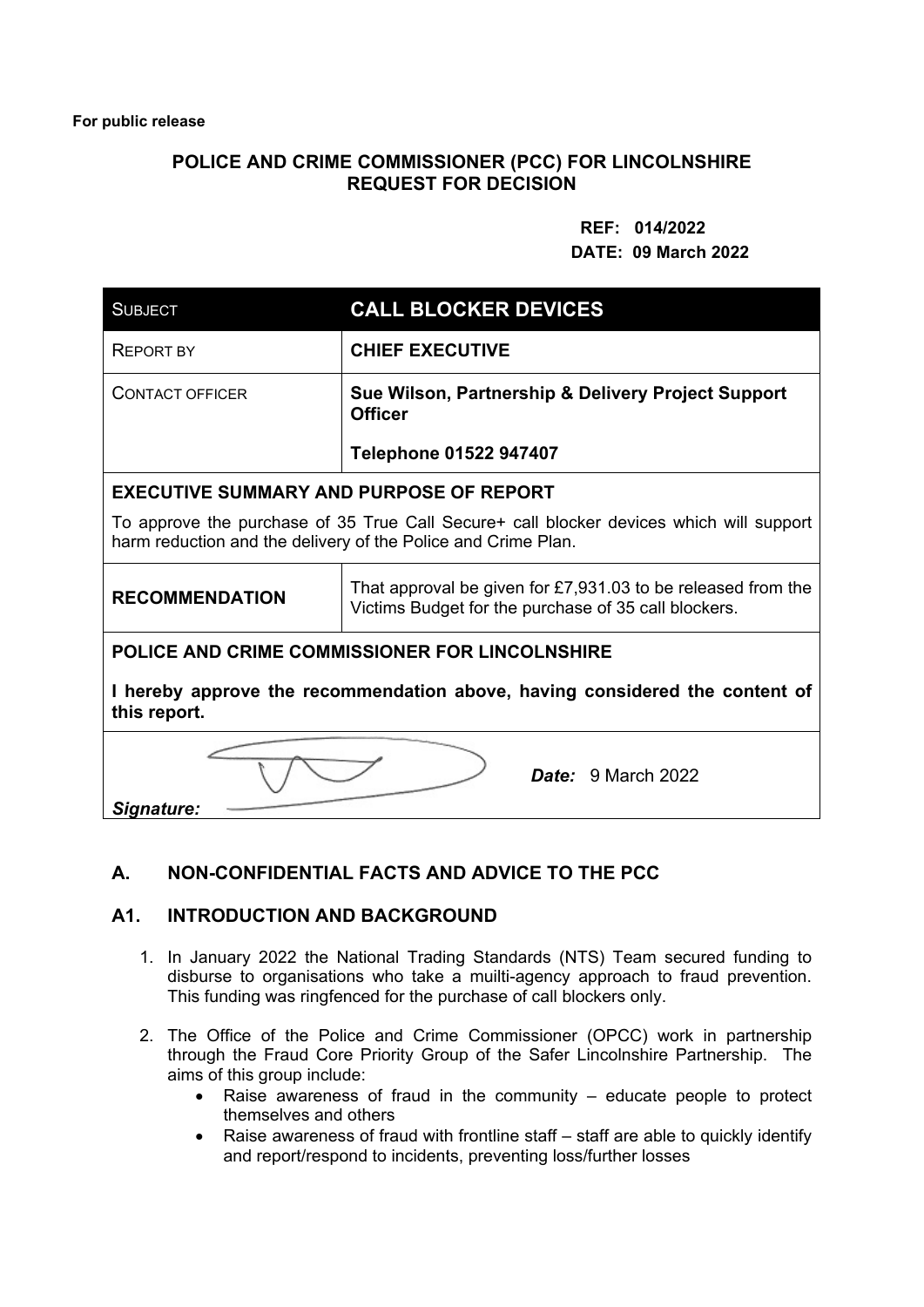- Improve our understanding and identification of fraud targeted at vulnerable victims through improved intelligence capture and exchange
- Ensure vulnerable victims of fraud are identified and safeguarded from further victimisation Identify individuals and businesses involved in fraud targeted at vulnerable victims. Ensure a co-ordinated approach to enforcement opportunities
- 3. The OPCC has previously purchased call blockers, which are useful in that they provide data to improve the intelligence picture around fraud whilst at the same time protecting vulnerable victims.
- 4. A bid was therefore made to NTS and £7,931.03 was secured. This will enable the purchase of 35 True Call Secure+ call blocker devices, inclusive of 3 years control panel service and warranty, training and monthly reporting of blocking activity.
- 5. Identification of suitable recipients, the installation and management of the call blockers will be undertaken by the Lincolnshire Police Crime Prevention Team.

# **A2. LINKS TO POLICE AND CRIME PLAN AND PCC'S STRATEGIES/PRIORITIES**

This will support delivery of the Community Safety and prevention in partnership priority within the Community Safety, Policing and Criminal Justice Plan for Lincolnshire 2021-2025. Specifically, the use of targeted prevention activity, providing individuals with the knowledge and awareness to identify and report scams with the aim of reducing the number of victims.

# **B. FINANCIAL CONSIDERATIONS**

The cost of the call blockers will be met by a successful bid to the National Trading Standards Team which secured £7,931.03 funding ringfenced for the purchase of call blockers. This funding has been allocated to the Victims Budget (2210080).

# **C. LEGAL AND HUMAN RIGHTS CONSIDERATIONS**

[T*his should include the legal powers the PCC has for making the decision]*

Section 143 of the Anti-social Behaviour, Crime and Policing Act 2014 provides Police and Crime Commissioners with powers to provide or commission services. Within the meaning of this section, a PCC may provide or arrange for the provision of:

(a) services that in the opinion of the PCC will secure, or contribute to securing, crime and disorder reduction in the PCC's area (b) services that are intended by the PCC to help victims or witnesses of, or other persons affected by, offences and anti-social behaviour

(c) services of a description specified in an order made by the Secretary of State.

# **D. PERSONNEL AND EQUALITIES ISSUES**

*[This should include a copy of the Equality Impact Assessment, if required]* 

None specific.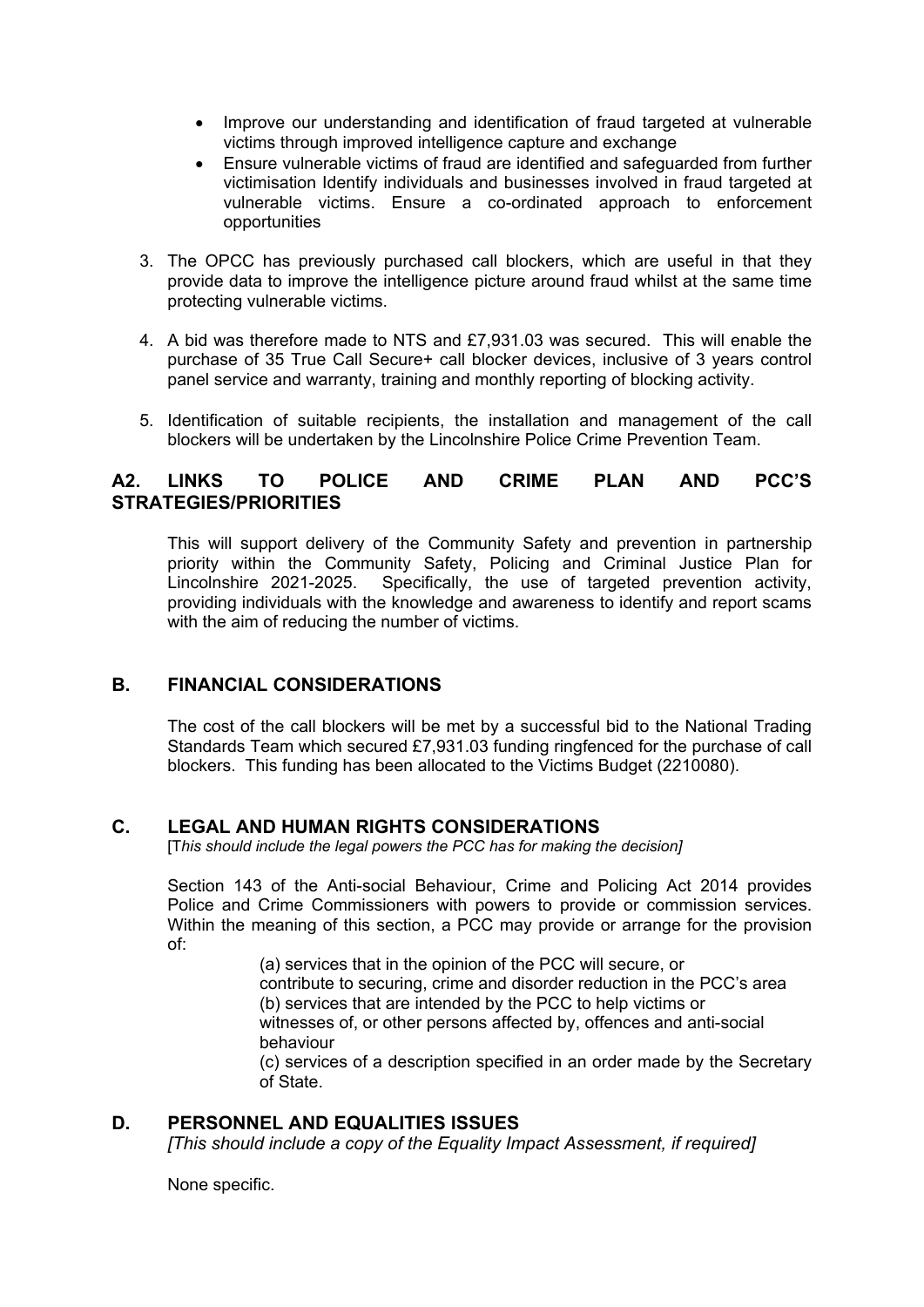# **E. REVIEW ARRANGEMENTS**

Monitoring and evaluation will be undertaken by the Lincolnshire Police Crime Prevention Team using calculation tools provided by National Trading Standards.

#### **F. RISK MANAGEMENT**

Through the review and evaluation arrangements as necessary.

# **H. PUBLIC ACCESS TO INFORMATION**

Information in this form along with any supporting material is subject to the Freedom of Information Act 2000 and other legislation. Part 1 of this form will be made available on the PCC's website within one working day of approval. However, if release by that date would compromise the implementation of the decision being approved, publication may be deferred. An explanation for any deferment must be provided below, together with a date for publication.

#### **Is the publication of this form to be deferred?** No

**If Yes, for what reason:** 

**Until what date:** 

Any facts/advice/recommendations that should not be made automatically available on request should not be included in Part 1 but instead on the separate part 2 form.

**Is there a part 2 form?** No

**If Yes, for what reason:** 

#### **ORIGINATING OFFICER DECLARATION**

|                                                                   | Initial to confirm |
|-------------------------------------------------------------------|--------------------|
| Originating Officer recommends this proposal for the reasons      | <b>SW</b>          |
| outlined above.                                                   |                    |
| Financial advice:                                                 |                    |
| The PCC's Chief Finance Officer has been consulted on this        | JF                 |
| proposal.                                                         |                    |
| <b>Monitoring Officer:</b>                                        |                    |
| The PCC's Monitoring Officer has been consulted on this proposal. | MB                 |
|                                                                   |                    |